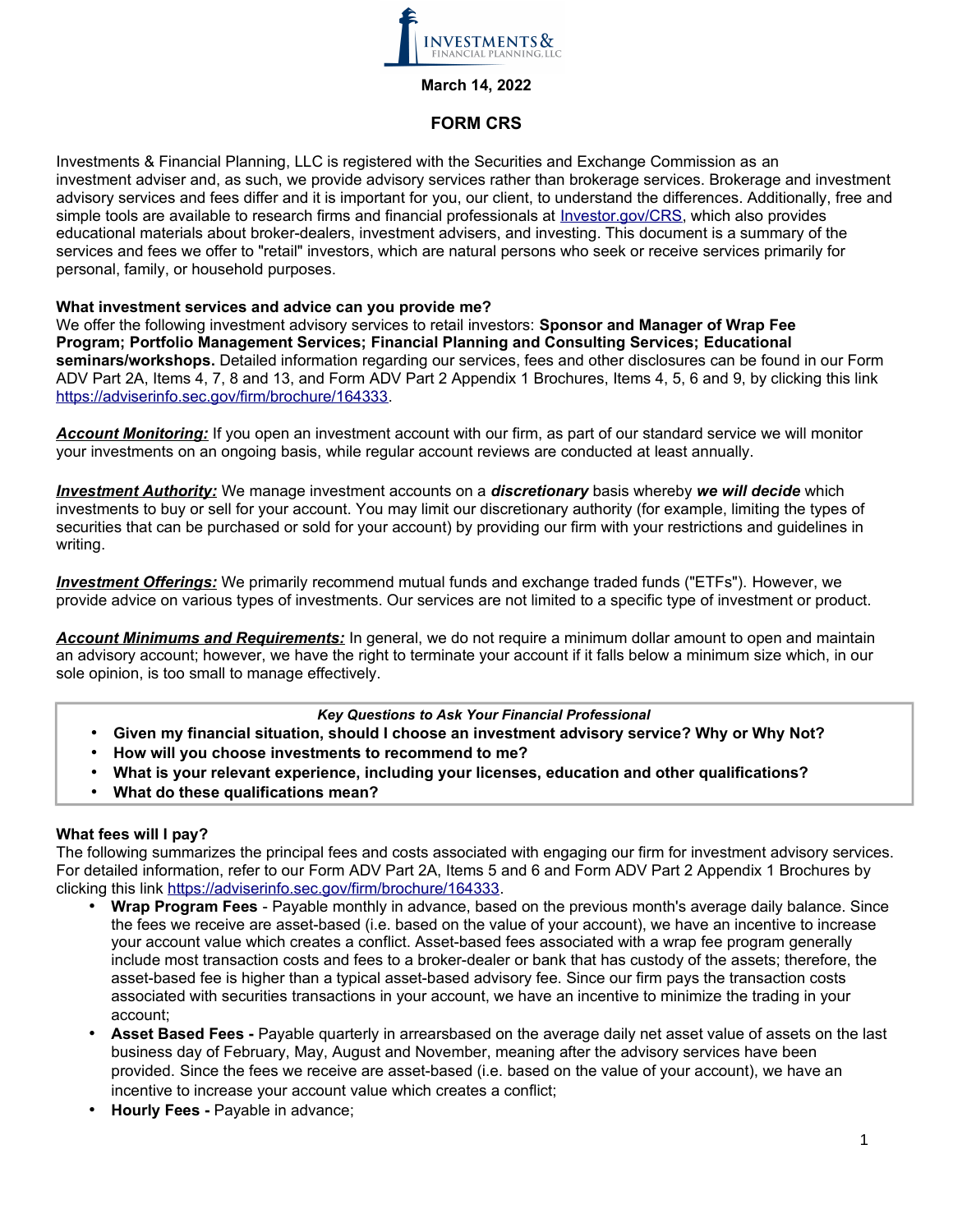- **Fixed Fees -** Payable in advance or billed at periodic intervals as agreed to the advisory contract;
- Examples of the most common fees and costs that may be applicable to our clients are:
	- Account maintenance fees;
	- Trade-away fees;
	- Internal expense ratios charged by mutual funds and exchange-traded funds; and
	- Other product-level fees associated with your investments.

*You will pay fees and costs whether you make or lose money on your investments. Fees and costs will reduce any amount of money you make on your investments over time. Please make sure you understand what fees and costs you are paying.*

# *Key Questions to Ask Your Financial Professional*

• **Help me understand how these fees and costs might affect my investments. If I give you \$10,000 to invest, how much will go to fees and costs, and how much will be invested for me?**

# **What are your legal obligations to me when acting as my investment adviser? How else does your firm make money and what conflicts of interest do you have?**

*When we act as your investment adviser***,** we have to act in your best interest and not put our interest ahead of yours. At the same time, the way we make money creates some conflicts with your interests. You should understand and ask us about these conflicts because they can affect the investment advice we provide you. Here are some examples to help you understand what this means.

• *Third-Party Payments:* Certain persons providing advice on behalf of our firm are are licensed as independent insurance agents. These persons earn commission-based compensation for selling insurance products. Insurance commissions are separate and in addition to our advisory fees. This practice presents a conflict of interest because they have an incentive to recommend insurance products based on the compensation received rather than solely based on your needs.

Refer to our Form ADV Part 2A, Item 5, 10, 12 and 14, and Form ADV Part 2 Appendix 1, Items 4 and 9, Brochures by clicking this link <https://adviserinfo.sec.gov/firm/brochure/164333> to help you understand what conflicts exist.

#### *Key Questions to Ask Your Financial Professional* • **How might your conflicts of interest affect me, and how will you address them?**

# **How do your financial professionals make money?**

The financial professionals servicing your account(s) are compensated through being paid a salary which is based on factors such as the amount of assets they services, the time and complexity required to meet client's needs, and the revenue the firm earns from the financial professional's advisory services or recommendations.

# **Do you or your financial professionals have legal or disciplinary history?**

No, our firm and our financial professionals currently do not have any legal or disciplinary history to disclose. Visit [Investor.gov/CRS](http://www.investor.gov/crs) for a free and simple research tool.

## *Key Questions to Ask Your Financial Professional* • **As a financial professional, do you have any disciplinary history? For what type of conduct?**

You can find additional information about your investment advisory services and request a copy of the relationship summary at 859-543-8188 or click the link provided [https://adviserinfo.sec.gov/firm/brochure/164333.](https://adviserinfo.sec.gov/firm/brochure/164333)

*Key Questions to Ask Your Financial Professional*

- **Who is my primary contact person?**
- **Is he or she a representative of an investment adviser or a broker-dealer?**
- **Who can I talk to if I have concerns about how this person is treating me?**